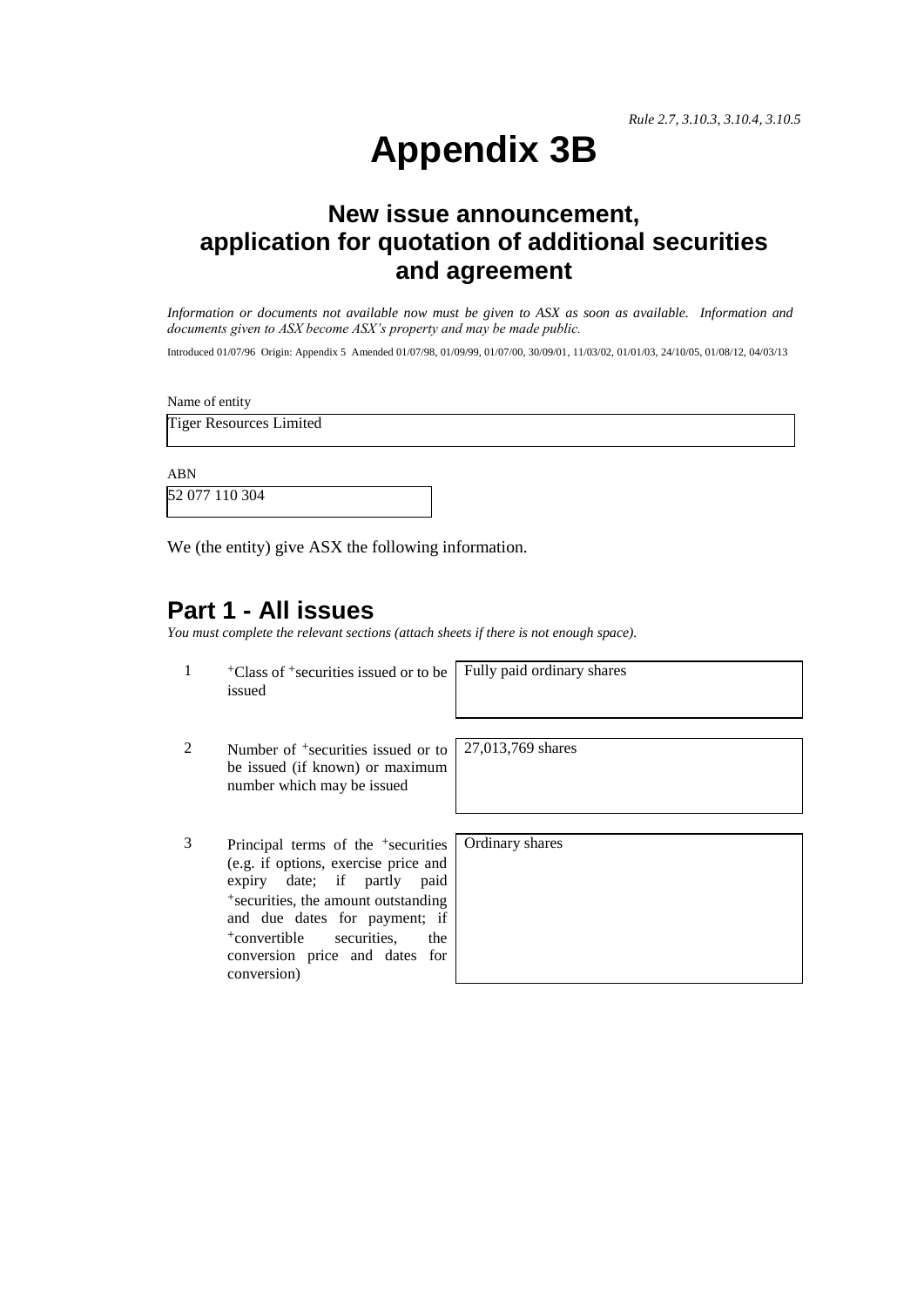| $\overline{4}$ | Do the <sup>+</sup> securities rank equally in<br>all respects from the <sup>+</sup> issue date<br>with an existing <sup>+</sup> class of quoted<br>+securities?<br>If the additional <sup>+</sup> securities do not                                                                                                                                                                           | Yes, same class as quoted shares TGS                                                                                                                                                                                                                                                                                                                      |
|----------------|------------------------------------------------------------------------------------------------------------------------------------------------------------------------------------------------------------------------------------------------------------------------------------------------------------------------------------------------------------------------------------------------|-----------------------------------------------------------------------------------------------------------------------------------------------------------------------------------------------------------------------------------------------------------------------------------------------------------------------------------------------------------|
|                | rank equally, please state:<br>the date from which they do<br>$\bullet$<br>the extent<br>to<br>which<br>they<br>$\bullet$<br>participate<br>for<br>the<br>next<br>dividend, (in the case of a trust,<br>distribution) or interest payment<br>the extent to which they do not<br>$\bullet$<br>rank equally, other than in<br>relation to the next dividend,<br>distribution or interest payment |                                                                                                                                                                                                                                                                                                                                                           |
| 5              | Issue price or consideration                                                                                                                                                                                                                                                                                                                                                                   | The shares have been issued as a fee for capitalisation<br>of interest with respect to the Company's existing<br>finance facilities with Senior Lenders, Taurus Mining<br>Finance Fund, Resource Capital Fund VI L.P. and<br>International Finance Corporation - refer to the<br>Company's announcement dated 25 October 2016 for<br>further information. |
| 6              | Purpose of the issue<br>(If issued as consideration for the<br>acquisition<br>of assets,<br>clearly<br>identify those assets)                                                                                                                                                                                                                                                                  | Refer to section 5 above.                                                                                                                                                                                                                                                                                                                                 |
| 6a             | Is the entity an <sup>+</sup> eligible entity that<br>has obtained security holder<br>approval under rule 7.1A?<br>If Yes, complete sections $6b - 6h$ in<br>relation to the $+$ securities the                                                                                                                                                                                                | N <sub>0</sub>                                                                                                                                                                                                                                                                                                                                            |
|                | subject of this Appendix 3B, and<br>comply with section 6i                                                                                                                                                                                                                                                                                                                                     |                                                                                                                                                                                                                                                                                                                                                           |
| 6b             | The date<br>the security holder<br>resolution under rule 7.1A was<br>passed                                                                                                                                                                                                                                                                                                                    | N/A                                                                                                                                                                                                                                                                                                                                                       |
| 6c             | $of$ +securities<br>issued<br>Number<br>without security holder approval<br>under rule 7.1                                                                                                                                                                                                                                                                                                     | N/A                                                                                                                                                                                                                                                                                                                                                       |
| 6d             |                                                                                                                                                                                                                                                                                                                                                                                                | N/A                                                                                                                                                                                                                                                                                                                                                       |
|                | Number of <sup>+</sup> securities issued with<br>security holder approval under rule<br>7.1A                                                                                                                                                                                                                                                                                                   |                                                                                                                                                                                                                                                                                                                                                           |

<sup>+</sup> See chapter 19 for defined terms.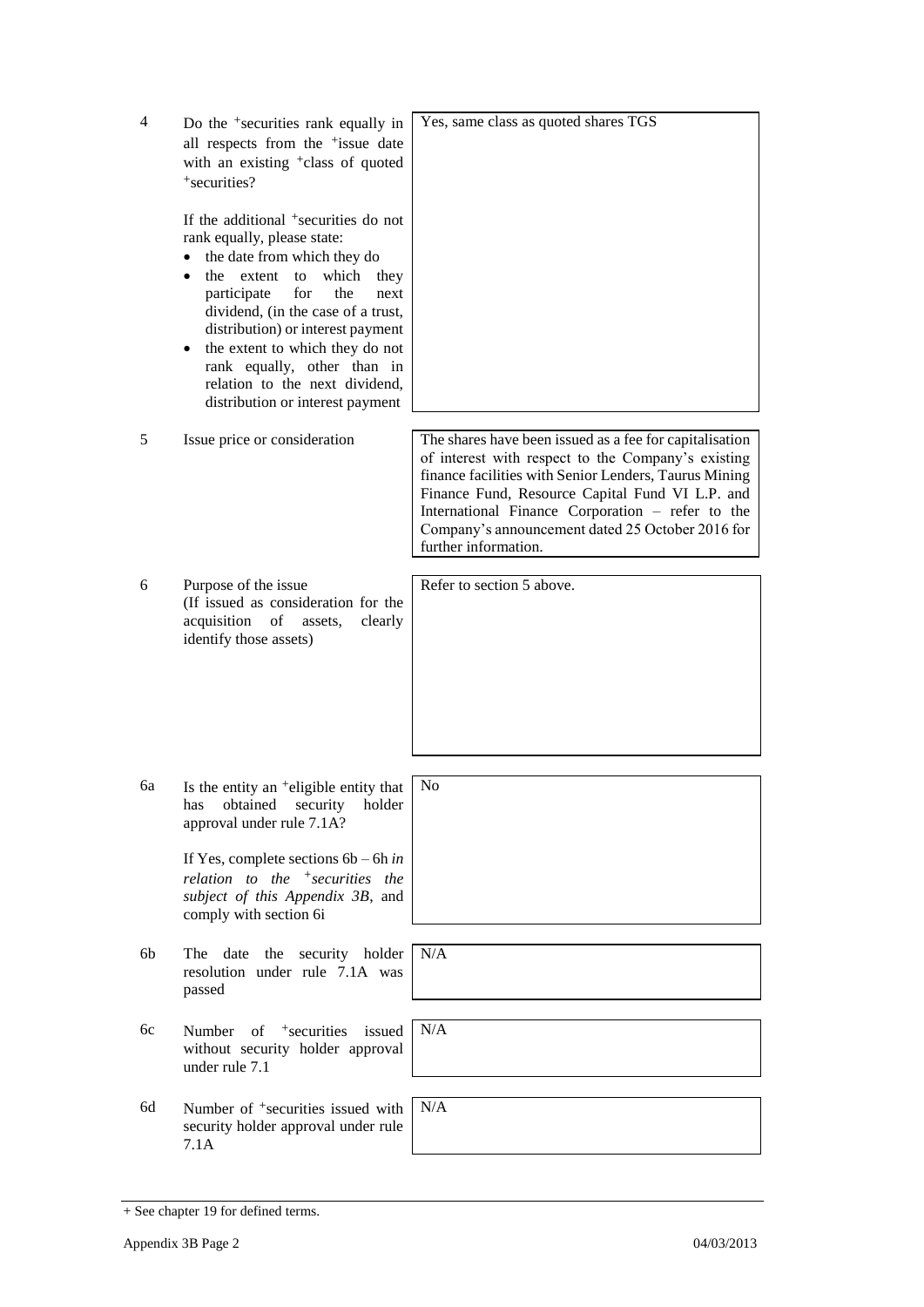- 6e Number of +securities issued with security holder approval under rule 7.3, or another specific security holder approval (specify date of meeting)
- 6f Number of +securities issued under an exception in rule 7.2
- 6g If +securities issued under rule 7.1A, was issue price at least 75% of 15 day VWAP as calculated under rule 7.1A.3? Include the +issue date and both values. Include the source of the VWAP calculation.
- 6h If  $+$  securities were issued under rule 7.1A for non-cash consideration, state date on which valuation of consideration was released to ASX Market Announcements
- 6i Calculate the entity's remaining issue capacity under rule 7.1 and rule 7.1A – complete Annexure 1 and release to ASX Market **Announcements**

7 +Issue dates

Note: The issue date may be prescribed by ASX (refer to the definition of issue date in rule 19.12). For example, the issue date for a pro rata entitlement issue must comply with the applicable timetable in Appendix 7A.

Cross reference: item 33 of Appendix 3B.

8 Number and <sup>+</sup>class of all <sup>+</sup> securities quoted on ASX (*including* the + securities in section 2 if applicable)

9 Number and <sup>+</sup>class of all <sup>+</sup> securities not quoted on ASX (*including* the + securities in section 2 if applicable)

| Number        | <sup>+</sup> Class               |  |
|---------------|----------------------------------|--|
| 2,071,815,336 | Ordinary fully paid shares (TGS) |  |
|               |                                  |  |
| Number        | <sup>+</sup> Class               |  |
|               |                                  |  |
| 1,641,648     | Options 7.9 cents 30 June 2018   |  |
| 20,000,000    | Options 39.7 cents 16 Oct 2018   |  |
| 55,000,000    | Options 9.7 cents 31 May 2019    |  |
| 9,547,778     | Performance Rights               |  |

N/A

N/A

N/A

N/A

 $N/A$ 

8 February 2018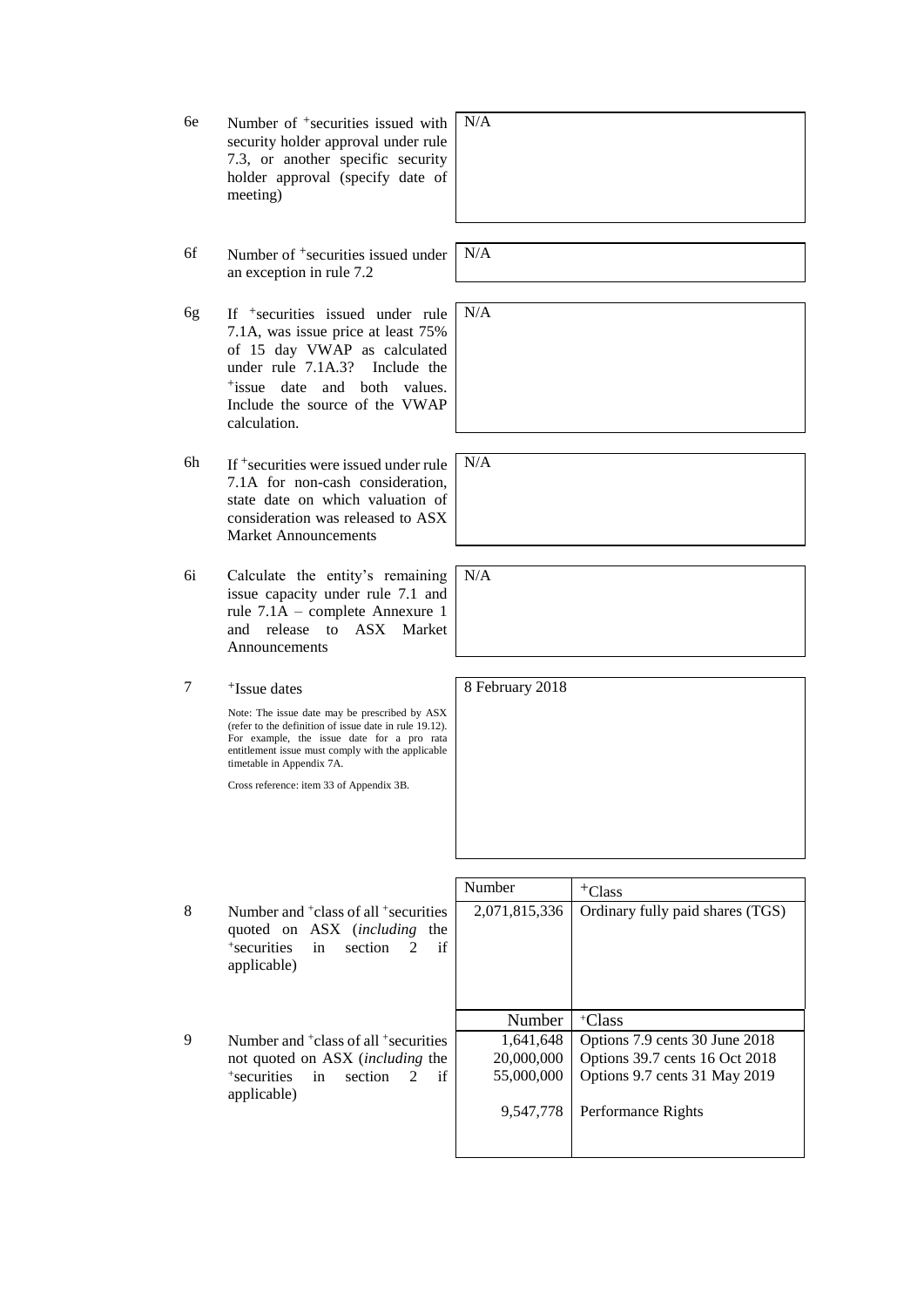10 Dividend policy (in the case of a trust, distribution policy) on the increased capital (interests)

New shares rank equally with existing shares for dividend entitlement, also refer to market announcement 25 Feb 2014.

# **Part 2 - Pro rata issue N/A**

- 11 Is security holder approval required?
- 12 Is the issue renounceable or nonrenounceable?
- 13 Ratio in which the +securities will be offered
- 14 <sup>+</sup>Class of <sup>+</sup> securities to which the offer relates
- 15 <sup>+</sup>Record date to determine entitlements
- 16 Will holdings on different registers (or subregisters) be aggregated for calculating entitlements?
- 17 Policy for deciding entitlements in relation to fractions
- 18 Names of countries in which the entity has security holders who will not be sent new offer documents

Note: Security holders must be told how their entitlements are to be dealt with. Cross reference: rule 7.7.

- 19 Closing date for receipt of acceptances or renunciations
- 20 Names of any underwriters
- 21 Amount of any underwriting fee or commission
- 22 Names of any brokers to the issue
- 23 Fee or commission payable to the broker to the issue



| + See chapter 19 for defined terms. |  |  |  |
|-------------------------------------|--|--|--|
|-------------------------------------|--|--|--|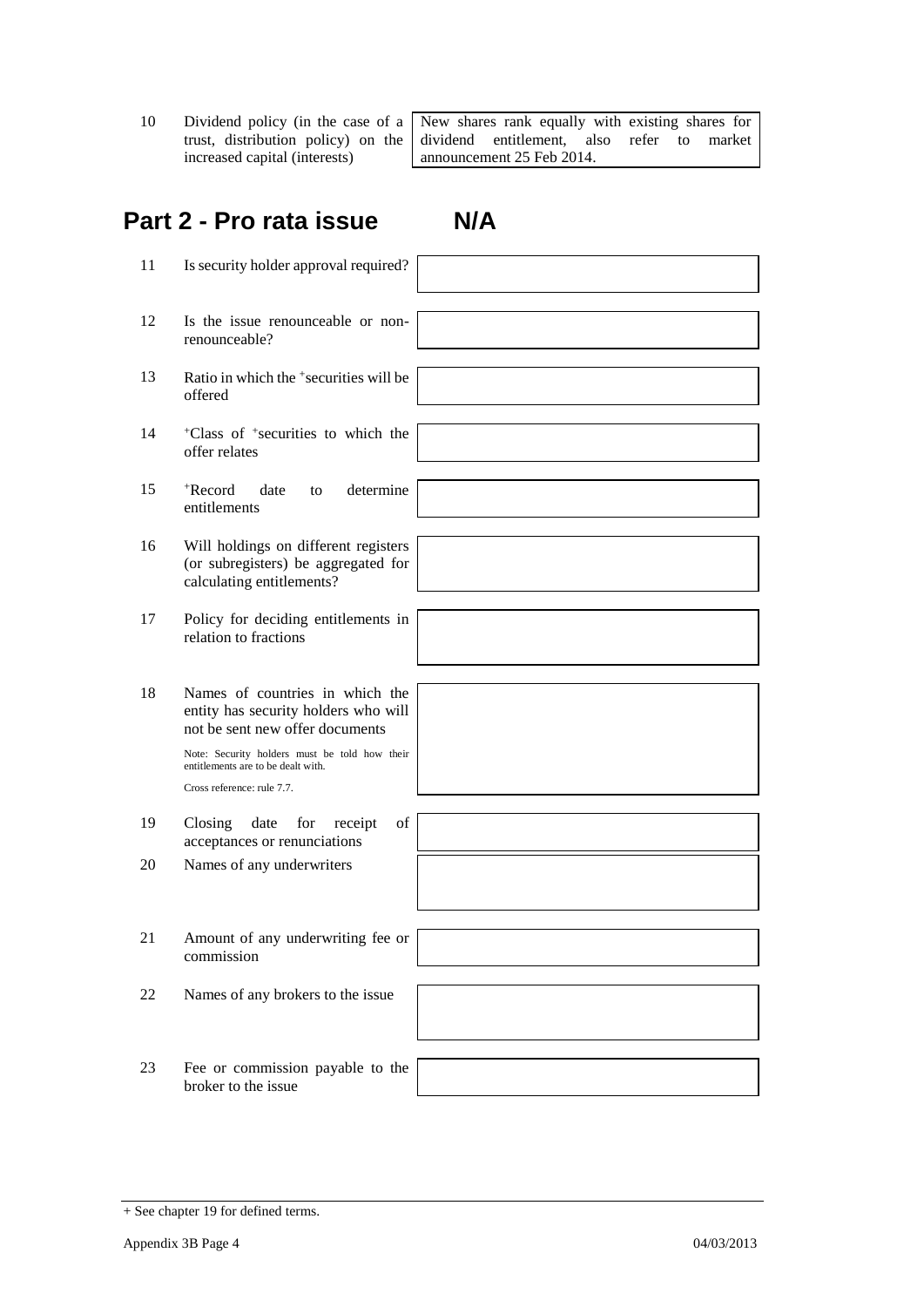- 24 Amount of any handling fee payable to brokers who lodge acceptances or renunciations on behalf of security holders
- 25 If the issue is contingent on security holders' approval, the date of the meeting
- 26 Date entitlement and acceptance form and offer documents will be sent to persons entitled
- 27 If the entity has issued options, and the terms entitle option holders to participate on exercise, the date on which notices will be sent to option holders
- 28 Date rights trading will begin (if applicable)
- 29 Date rights trading will end (if applicable)
- 30 How do security holders sell their entitlements *in full* through a broker?
- 31 How do security holders sell *part* of their entitlements through a broker and accept for the balance?
- 32 How do security holders dispose of their entitlements (except by sale through a broker)?
- 33 <sup>+</sup> Issue date

## **Part 3 - Quotation of securities**

*You need only complete this section if you are applying for quotation of securities*

- 34 Type of <sup>+</sup> securities (*tick one*)
- (a)  $\sqrt{\phantom{a}}$  +Securities described in Part 1
	-

(b) All other <sup>+</sup> securities

Example: restricted securities at the end of the escrowed period, partly paid securities that become fully paid, employee incentive share securities when restriction ends, securities issued on expiry or conversion of convertible securities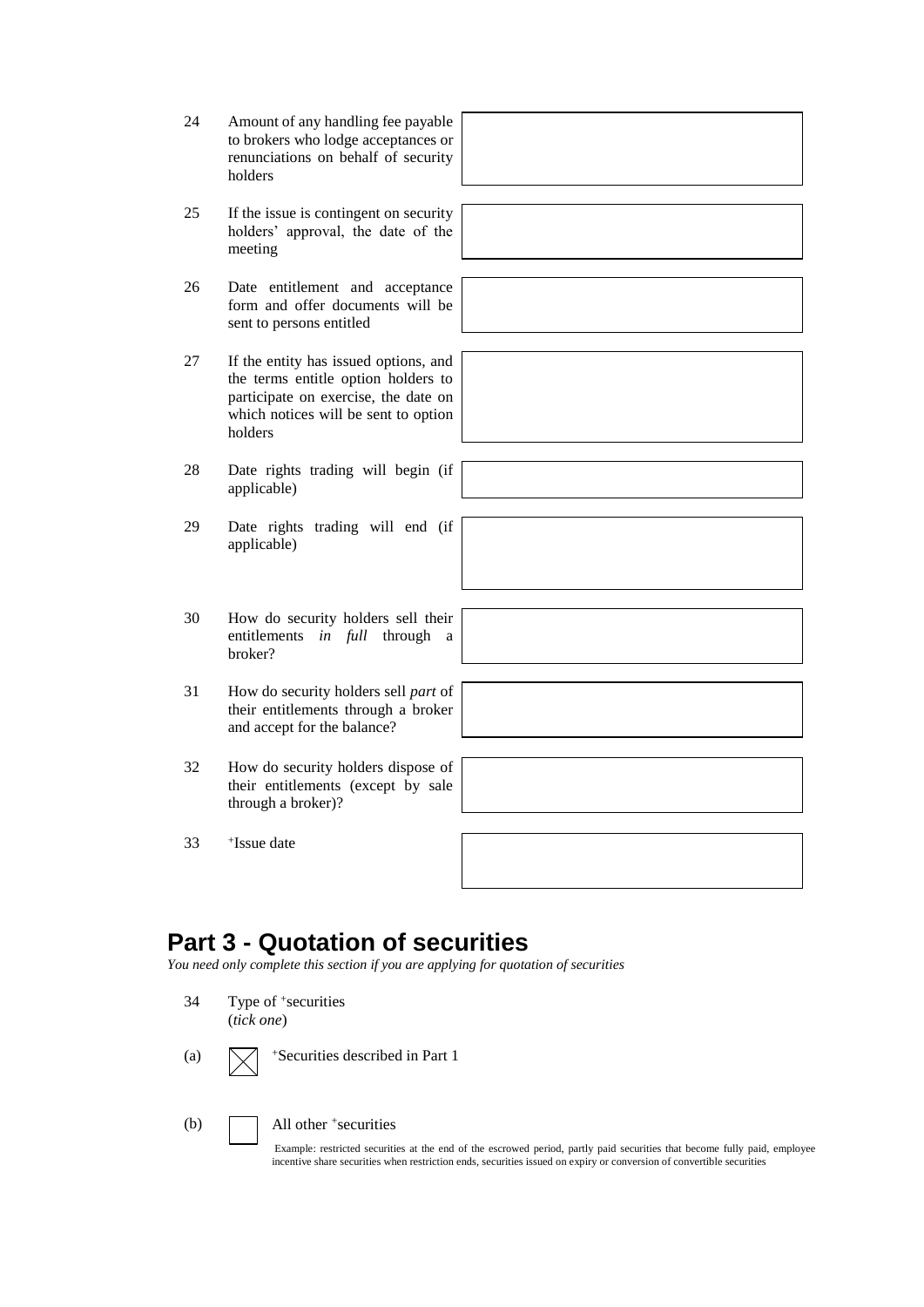#### **Entities that have ticked box 34(a)**

#### **Additional securities forming a new class of securities**

*Tick to indicate you are providing the information or documents*

| 35 | $\vert$ If the <sup>+</sup> securities are <sup>+</sup> equity securities, the names of the 20 largest holders of the |
|----|-----------------------------------------------------------------------------------------------------------------------|
|    | additional +securities, and the number and percentage of additional +securities held by                               |
|    | those holders                                                                                                         |

36 If the <sup>+</sup> securities are <sup>+</sup>equity securities, a distribution schedule of the additional + securities setting out the number of holders in the categories 1 - 1,000 1,001 - 5,000 5,001 - 10,000 10,001 - 100,000 100,001 and over

37 A copy of any trust deed for the additional +securities

### **Entities that have ticked box 34(b)**

- 38 Number of <sup>+</sup> securities for which <sup>+</sup>quotation is sought
- 39 <sup>+</sup>Class of <sup>+</sup> securities for which quotation is sought
- 40 Do the <sup>+</sup> securities rank equally in all respects from the <sup>+</sup> issue date with an existing <sup>+</sup>class of quoted <sup>+</sup>securities?

If the additional <sup>+</sup> securities do not rank equally, please state:

- the date from which they do
- the extent to which they participate for the next dividend, (in the case of a trust, distribution) or interest payment
- the extent to which they do not rank equally, other than in relation to the next dividend, distribution or interest payment



<sup>+</sup> See chapter 19 for defined terms.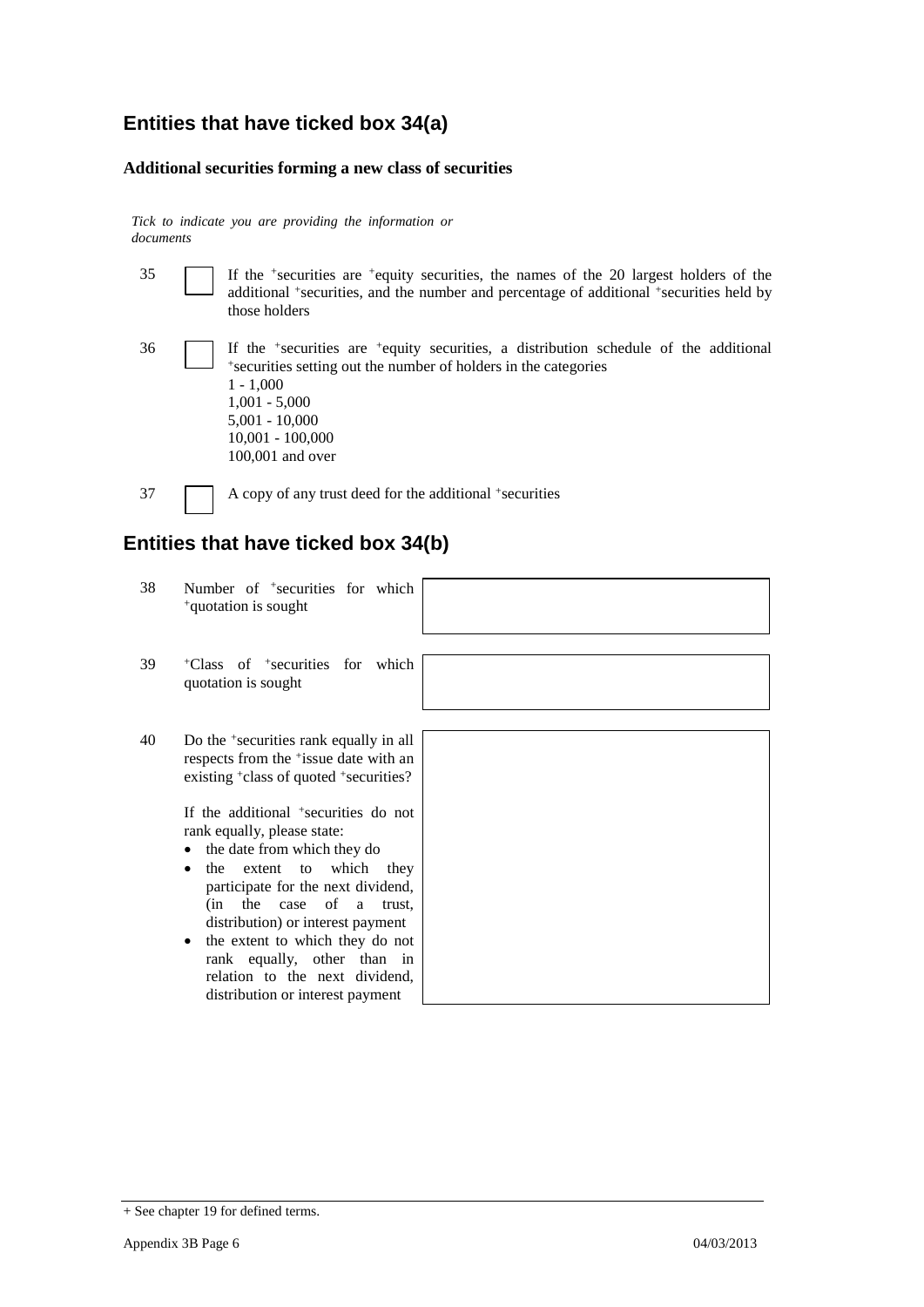41 Reason for request for quotation now

Example: In the case of restricted securities, end of restriction period

(if issued upon conversion of another + security, clearly identify that other + security)

42 Number and <sup>+</sup>class of all <sup>+</sup> securities quoted on ASX (*including* the + securities in clause 38)

| Number | +Class |
|--------|--------|
|        |        |
|        |        |
|        |        |
|        |        |
|        |        |
|        |        |